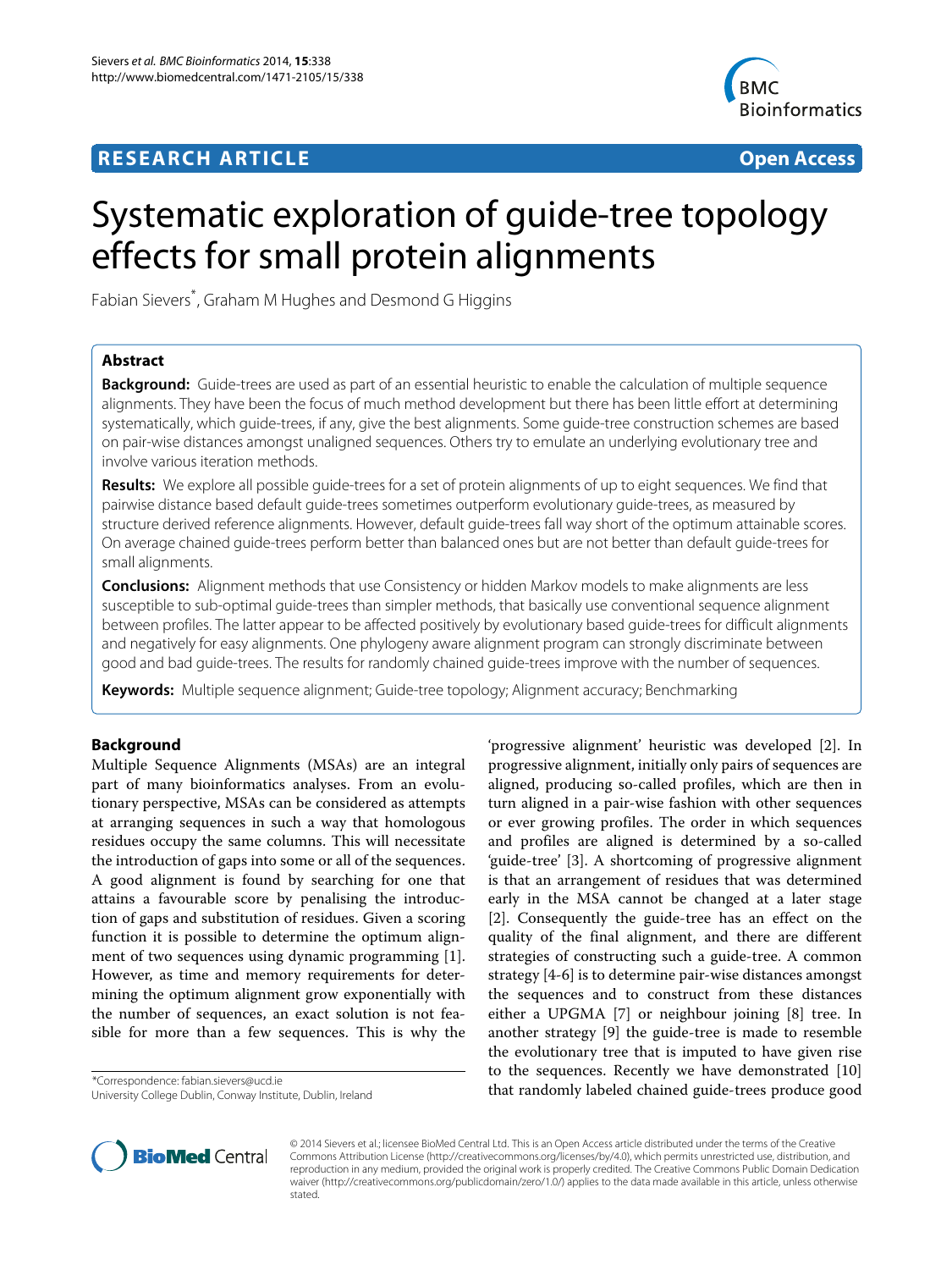alignments for very large numbers of protein sequences. This approach is similar to early MSA strategies [\[11,](#page-10-9)[12\]](#page-10-10) where sequences were simply added to a growing MSA, one by one. It is also similar to how alignments are generated for the Pfam [\[13\]](#page-10-11) alignment database.

The purpose of the current study is to systematically assess the impact of the guide-tree on the quality on alignments of small numbers of protein sequences, where the accuracy can be measured using protein structure derived reference alignments. By confining ourselves to small numbers of sequences, we can systematically generate and test every possible guide-tree topology.

## **Methods**

We will construct guide-trees for different protein families with a small number of sequences and measure their respective alignment qualities, using several commonly used MSA programs on benchmark data derived from protein structure based alignments. The quality of the alignments is evaluated in terms of total column (TC) and sum-of-pairs (SP) score.

## **Aligners**

We consider MSA programs that are in common use, allow input of an external guide-tree and are fast. We used the following programs with the respective command-line arguments:

```
◦ Clustal Omega v1.1.0 [4] (default)
◦ MAFFT FFT-NS-i v7.029b [5]
      -anysymbol -retree 1 -maxiterate
  0 -unweight
◦ MAFFT L-INS-i v7.029b [5]
      -anysymbol -retree 1 -maxiterate
  0 -unweight
◦ MUSCLE v3.8.31 [6] -maxiters 1
```
◦ PAGAN v.0.47 [\[14\]](#page-10-13) (default)

These aligners are based on related algorithmic approaches. Clustal Omega converts sequences and intermediate profiles into hidden Markov models (HMMs) and aligns these HMMs using HHalign [\[15\]](#page-10-14). By default it makes very fast guide-trees using the mBed algorithm [\[16\]](#page-10-15) and does not use iteration, although both guidetree and alignment can be iterated, on request. MUSCLE uses a standard profile-to-profile alignment method but is very highly optimised and makes extensive use of iteration to gradually improve the alignment and guide-tree. MAFFT L-INS-i uses consistency as introduced in [\[17\]](#page-11-0) and as such, is only suitable for relatively small numbers of sequences. It also makes use of iteration. MAFFT FFT-NS-i uses Fast Fourier Transforms for very fast pairwise alignments and is the standard MAFFT program for fast high-throughput alignment of medium to large

numbers of sequences. PAGAN uses a phylogeny-aware graph alignment algorithm and relies explicitly on having a phylogenetic tree as guide-tree. These have to be generated outside of PAGAN.

The main purpose of this study is to correlate alignment scores with particular tree topologies for the basic profile-profile alignment engine. Therefore we disable iteration, as this will modify the alignment order. By iteration we mean a process that attempts to improve the objective score by repeatedly adjusting an initial MSA. This process can entail a modification of the guide-tree or a re-alignment of individual sequences onto a preliminary alignment. Consequently the scores for MAFFT (FFT-NS-i/L-INS-i) and MUSCLE in this study are lower than in their respective default modes, where iteration is enabled. We do give these default scores in Additional file [1:](#page-10-16) Supplement S1.

To score an alignment we use the Total Column (TC) and Sum-of-Pairs (SP) scores, as implemented by qscore [\[6\]](#page-10-4).

## **Benchmark data**

Benchmark data were extracted from the HOMSTRAD data base [\[18\]](#page-11-1). We selected single domain protein families with at least 5 sequences and multi-domain families with 8 or more sequences. If more than 8 sequences were available for a particular family then we reduced the number down to 8, picking the sequences randomly. If more than 12 sequences were available then we created an extra test family, possibly with re-sampling. If the number of protein structures was between 5 and 7, then we supplemented the sequences with homologous Pfam sequences [\[13\]](#page-10-11). In this case scoring of the alignment can only be done on the embedded HOMSTRAD reference alignment. We assembled 153 protein families, 75 were augmented with additional Pfam sequences and 15 were re-samples of larger HOMSTRAD families. Alignment lengths vary between 35 and 936, average sequence lengths vary between 28.5 and 780.8 and average pair-wise identities ranged between 14.76% and 77.55%. 15 families were comprised of multiple (up to 3) domains. A summary of reference family statistics can be found in Additional file [1:](#page-10-16) Supplement S2.

## **Guide-trees**

## *Distance based default guide-trees*

Progressive alignment is a 2-stage process. The first stage is the guide-tree construction, the second stage comprises of the alignment of individual sequences and successively larger profiles, as specified by the guide-tree. In this study we will treat the second stage, that is the profileprofile aligner, as a 'black box' and focus on the first stage. In order to construct the guide-tree, many multiple sequence aligners construct a matrix of pair-wise distances. These distances can be k-tuple distances of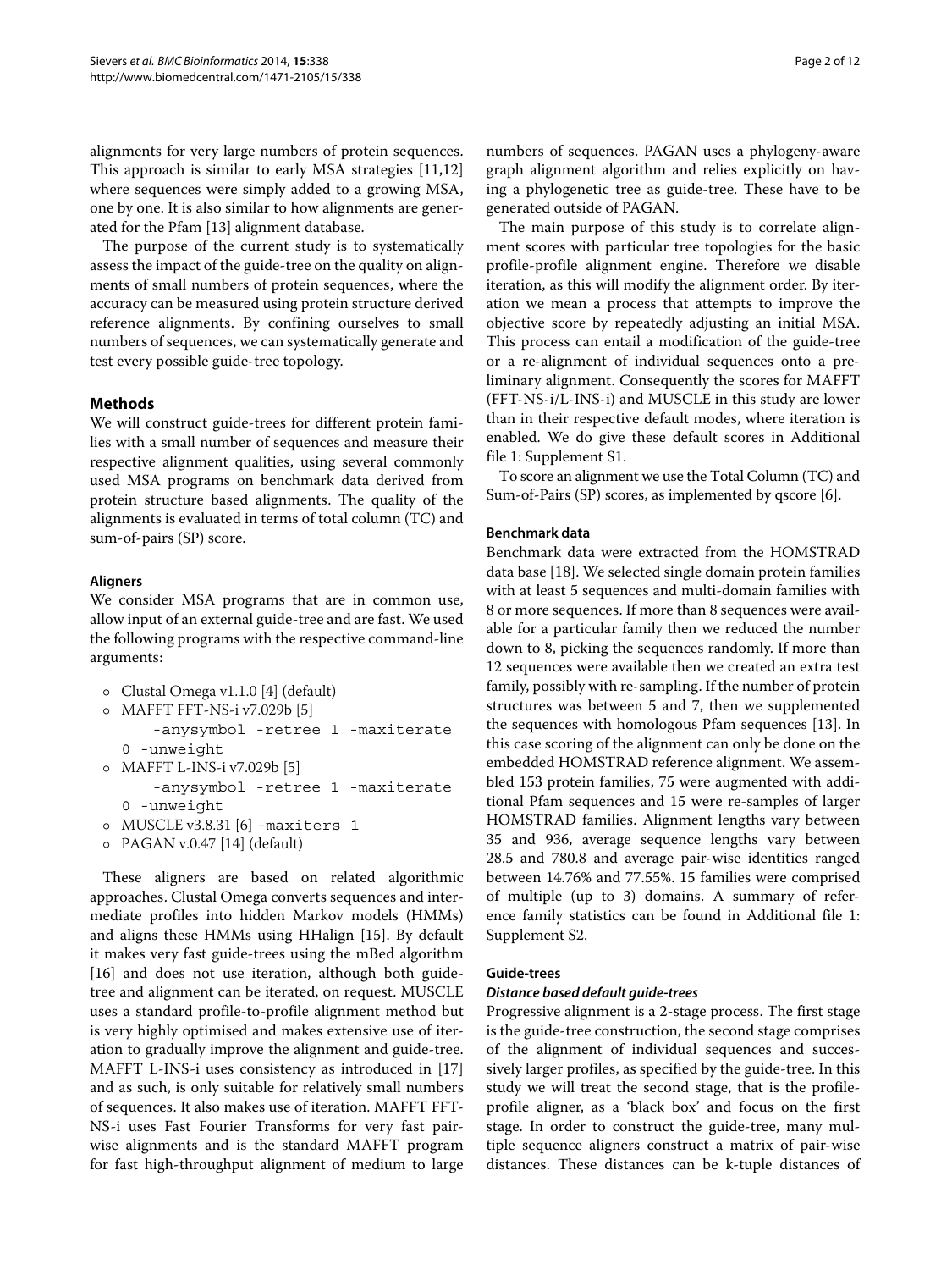unaligned sequences or full alignment distances. For small numbers of sequences, *N*, it is feasible to construct a full  $N \times N$  distance matrix; if the number of sequences is large (usually  $N > 10,000$ ), then time and memory may be conserved by calculating distances of the *N* sequences to only a small number of seeds,  $n \ll N$  [\[16\]](#page-10-15). The distance matrix can then be converted into a guide-tree, using Neighbour-Joining or UPGMA algorithms. The version of PAGAN that we used in this analysis does not construct a default guide-tree. As mentioned earlier, we turn off all iterations, which would interfere with our guide-treeselection.

## *Guide-trees based on estimated phylogeny*

We do not know the true phylogeny of the test sets we align but we do have high quality reference alignments. These were used to estimate the phylogeny using a range of methods. The best-fit empirical model of amino acid sequence evolution for each reference alignment was determined using ProtTest 3 [\[19\]](#page-11-2). Each model was determined using the Akaike Information Criterion (AIC) [\[20\]](#page-11-3), corrected Akaike Information Criterion (AICc) [\[21\]](#page-11-4), Bayesian Information Criterion (BIC) [\[22\]](#page-11-5) and Decision Theory Criterion (DT) [\[23\]](#page-11-6). The most likely tree for each alignment was inferred using the maximum likelihood approach employed by RAxML [\[24\]](#page-11-7). In addition to the best-fit model of sequence evolution, the Generalised Time Reversible (GTR) model and GTR model where a fraction of amino acids is considered invariable ('+I') were used for each alignment. In all cases, GTR or GTR+I trees produced higher log likelihood scores than the best-fit model predicted using ProtTest 3, and so were considered to be the most likely tree available. For 78 families we had species information for all 8 sequences. Out of these we were able to root 43 trees by hand. Of these, 13 trees were mid-point rooted and another 9 trees had a Robinson-Foulds distance of 2 from the mid-point rooted tree. We also tried all 14 possible rootings for all 153 families and ranked the quality of the alignment, using the mid-point rooting. For Clustal Omega mid-point rooting was the best in 61/153 cases, for MUSCLE 45/153, for default MAFFT 55/153 and for MAFFT L-INS-i 54/153. We therefore used hand-rooted trees where they were available and thought it reasonable to use mid-point rooted trees, where no better tree could be obtained. Trees were (mid-point) rooted using PHYLIP's retree command [\[25\]](#page-11-8). The list of estimated phylogenetic trees, henceforth called ML trees, can be found in Additional file [1:](#page-10-16) Supplement S3, where we also show that 133/153 trees are within 1σ of the imbalance expected under an equal rates Markov model [\[26\]](#page-11-9).

## *Systematic guide-tree construction*

The number of possible guide-trees grows with the number of sequences *N*. For a rooted tree the number of labeled guide-trees is  $L_N = (2N - 3)!!$  [\[27\]](#page-11-10). In the present study we will analyse  $L_4$  = 15,  $L_5$  = 105,  $L_6 = 945, L_7 = 10,395$  and in particular  $L_8 = 135,135$ . No closed formula is known for the number of unlabeled guide-tree topologies  $U_N$ , but in this study we use  $U_4$  = 2,  $U_5$  = 3,  $U_6$  = 6,  $U_7$  = 11 and  $U_8$  = 23 [\[28\]](#page-11-11). In general, there are *N*! ways to distribute *N* sequence labels amongst the leaves of a guide-tree; however, sequence alignment should be a symmetric process, so that every degree of symmetry decreases the number of topologically distinct labeled guide-trees by a factor of 2. For example, a perfectly balanced tree with 4 sequences  $((1, 2), (3, 4))$ , has three degrees of symmetry, that is  $(1, 2) \leftrightarrow (2, 1), (3, 4) \leftrightarrow (4, 3)$  and  $((1, 2), (3, 4)) \leftrightarrow$  $((3, 4), (1, 2))$ , so that there are  $B_4 = 4!/2^3 = 3$  distinct balanced trees with 4 leaves. These are  $((1, 2), (3, 4)),$  $((1, 3), (2, 4))$  and  $((1, 4), (2, 3))$ . A perfectly chained tree of 4 sequences  $(((1, 2), 3), 4)$  has only one degree of symmetry, that is,  $(1, 2) \leftrightarrow (2, 1)$ , so that there are  $C_4$  =  $4!/2<sup>1</sup> = 12$  distinct chained trees of 4 sequences, given in Additional file [1:](#page-10-16) Supplement S4. There are no other topologically distinct unlabeled trees for 4 sequences. This example is consistent, as  $B_4 + C_4 = 3 + 12 = L_4$ , which is the expected number of all labeled trees with 4 leaves.

We are particularly interested in the case of 8 sequences, as these trees can be perfectly balanced. This means that at every internal node there is an equal number of sequences subtended by both branches. Only trees with *N* leaves, where *N* is a power of 2, can be perfectly balanced. The next such tree has 16 sequences. For 16 sequences there are  $U_{16}$  = 10,905 unlabeled trees and  $L_{16} \approx 6.2 \times 10^{15}$  labeled trees. A complete exploration for 16 sequences is outside the scope of this study. However, in Additional file [1:](#page-10-16) Supplement S5 we present results for 101 topologically distinct trees of 16 sequences, each labeled in 10,000 different ways. Perfectly imbalanced trees are trees where at every internal node (at least) one of the two branches subtends exactly one sequence. These trees are sometimes referred to as pectinate (comb-like) or linear; we call them chained. For  $N > 4$  sequences there are, aside from perfectly balanced and perfectly chained trees, trees of an intermediate degree of balance. Several measures to quantify this degree are in use, for example, Sackin's index [\[29\]](#page-11-12), the index described by Colless [\[30\]](#page-11-13), the inverse-maximum index, as described by Sokal [\[31\]](#page-11-14) and Shannon entropy. However, apart from the perfectly balanced and chained trees, none of these indices give exactly the same ranking of trees (for 8 or more sequences), so that the ordering of trees according to their degree of balance is somewhat fuzzy and depends on the specific aspect of the property measured by the respective index. In Additional file [1:](#page-10-16) Supplement S6 we show all unlabeled guide-trees for 4, 5,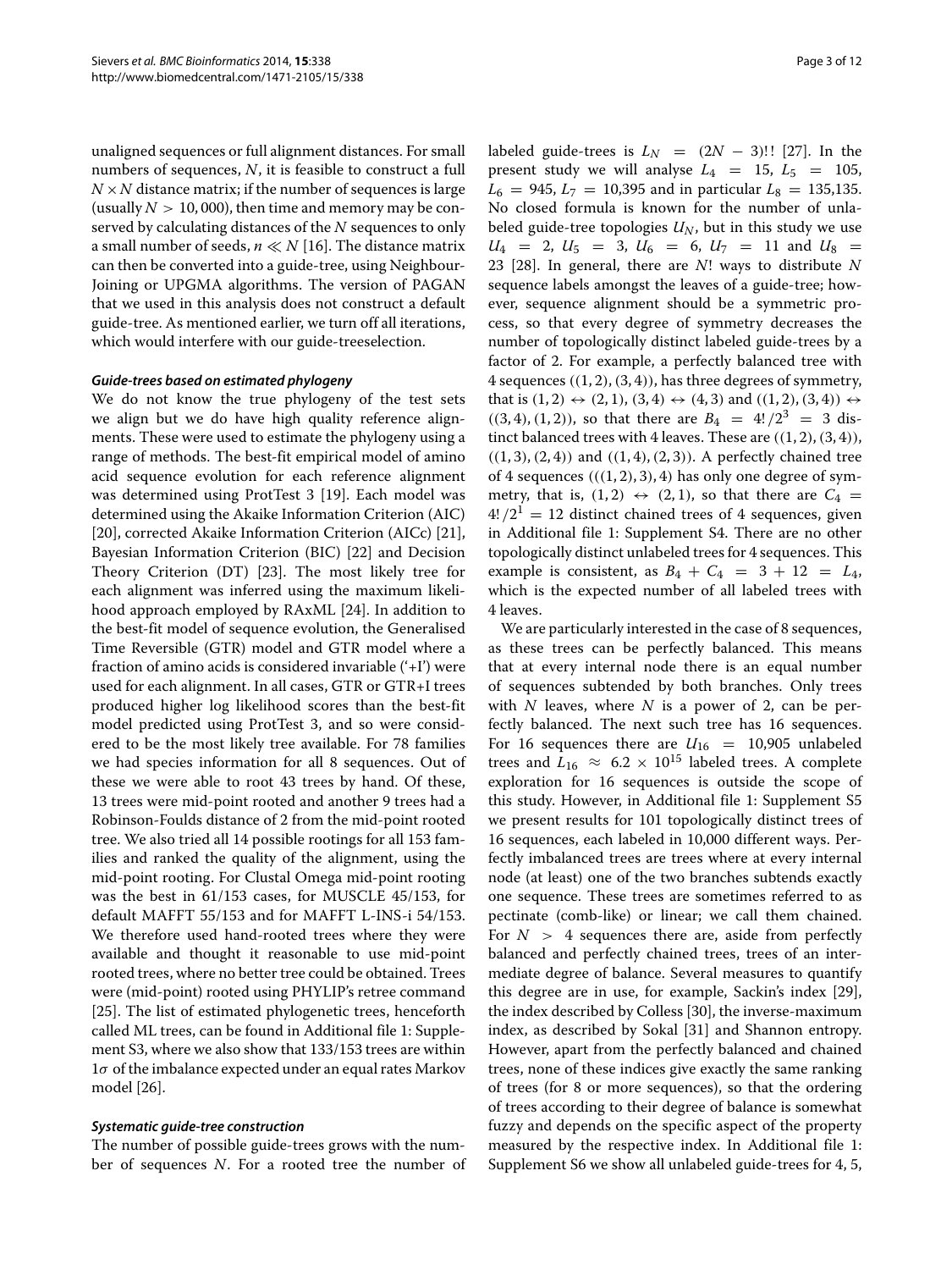6, 7 and 8 sequences and quote their respective measures of im/balance.

## **Different clustering schemes**

Apart from the aligners' default and the ML trees we tried various other clustering schemes, as outlined in [\[32\]](#page-11-15). We consider Single Linkage (SL), merging clusters for which the minimum distance between their elements is the least one; Complete Linkage (CL), merging clusters for which the maximum distance between their elements is the least one; Mean Linkage (MeanL), merging clusters for which the Euclidean distance between their centroids or means is the least one; Ward's Criterion, merging clusters for which the increase in variance for the resulting group is the least one. In addition, we considered UPGMA and Neighbour Joining trees, as produced by Clustal W2 [\[33\]](#page-11-16).

## **Populating chained guide-trees**

It has been shown [\[10\]](#page-10-8) that randomly populated chained guide-trees *on average* produce good alignments. However, any particular randomly populated chained guidetree might in fact produce a bad alignment. One would like to select an ordering with the best possible outcome. In order to determine such an ordering scheme we will arrange the sequences according to their length, hydrophobic moment (HM), isoelectric point (IP) and sequence similarity. For the HM and IP we consider absolute values and values normalised by the sequence length. HM and IP are calculated according to [\[34\]](#page-11-17). For all criteria we sort in ascending and descending order. Sequences cannot always be uniquely sorted according to just one sort key, there may be ties. We also explore secondary sort keys.

## **Benchmarking**

For each protein family, we allowed each aligner to construct a default guide-tree. Using this default guide-tree the aligners construct an initial alignment, without iteration. We call this alignment the default-tree alignment as it uses the default guide-tree, despite not using default command-line flags. The version of PAGAN that we used does not construct a default guide-tree. In a next step we use the ML tree as the guide-tree, again without iteration. We then used all possible guide-trees to align the sequences. The alignments were scored using qscore. We collected the TC score, which is defined as the fraction of correctly aligned core columns of residues of all core columns in the alignment. Core columns were determined where the structural superposition for every reference sequence agreed. We accepted helix, sheet and coil states, since the Euclidean distance between each pair of alpha carbons within the column was within a threshold of 0.3 nm [\[35\]](#page-11-18). We rejected the JOY criterion

[\[18\]](#page-11-1), where only 70% of sequences have to agree, as this produced too many columns, which by visual inspection could not be deemed reliably aligned. This reduces the ranges of lengths of the alignments from [35:936] to [6:526], the largest percent reduction was down to 12.2%  $(74\rightarrow 9)$ , while the largest retention was 88.6% (323 $\rightarrow$ 286). The behaviour of four example families can be found in Additional file [1:](#page-10-16) Supplement S7. The tree/s yielding the highest TC score is/are then easily identified by sorting the 135,135 TC scores for the different trees. We count how many trees produce the same, highest TC score.

## **Results**

## **Estimated phylogenetic trees**

Figure [1](#page-4-0) compares the TC scores for the 153 test families with 8 sequences, using default guide-trees versus ML trees, for the various aligners. Along the x-axis are the TC scores when using default trees; along the y-axis when using ML trees. The coloured dots represent results for each of the 153 protein families, the colour encodes the average percentage identity of the reference alignment. Unsurprisingly one sees that in general, high identities (blue and green) are associated with high scores (top-right corner) while low identities (yellow and red) are associated with low scores (bottom-left corner). A dot below the bisectrix (dotted line) means that the default tree gives a better score than the ML tree. A dot above the bisectrix means that the ML tree produces a better score than the default tree. The black squares represent the average of all 153 alignments. We notice that for Clustal Omega the ML trees produce, on average, worse results than the default trees (−1.44%), for MAFFT FFT-NS-i and L-INS-i the results are slightly better  $(+0.36\%$  and  $+0.79\%$ , respectively). ML trees produce a better average score for MUSCLE  $(+1.64%)$ . For Clustal Omega the individual data points are tightly arranged along the bisectrix. For MAFFT FFT-NS-i, L-INS-i and MUSCLE the ML trees appear to give an improvement for difficult alignments and a deterioration for easy alignments. Results using the SP score can be found in Additional file [1:](#page-10-16) Supplement S8. As there is no default tree for PAGAN there is no corresponding PAGAN panel in Figure [1.](#page-4-0)

## **Best possible trees**

Figure [2](#page-5-0) compares the default TC scores for the 153 test families with 8 sequences, with the best TC scores found from scores for the 135,135 possible guide-trees. Clearly, no points can lie above the bisectrix. Points on the bisectrix represent the best possible outcome. We notice that the default trees for all aligners fall way short of the best possible outcome, that is −9.55% for Clustal Omega, −14.36% for MAFFT FFT-NT-i, −12.45% for L-INS-i and −15.47% for MUSCLE. As there is no default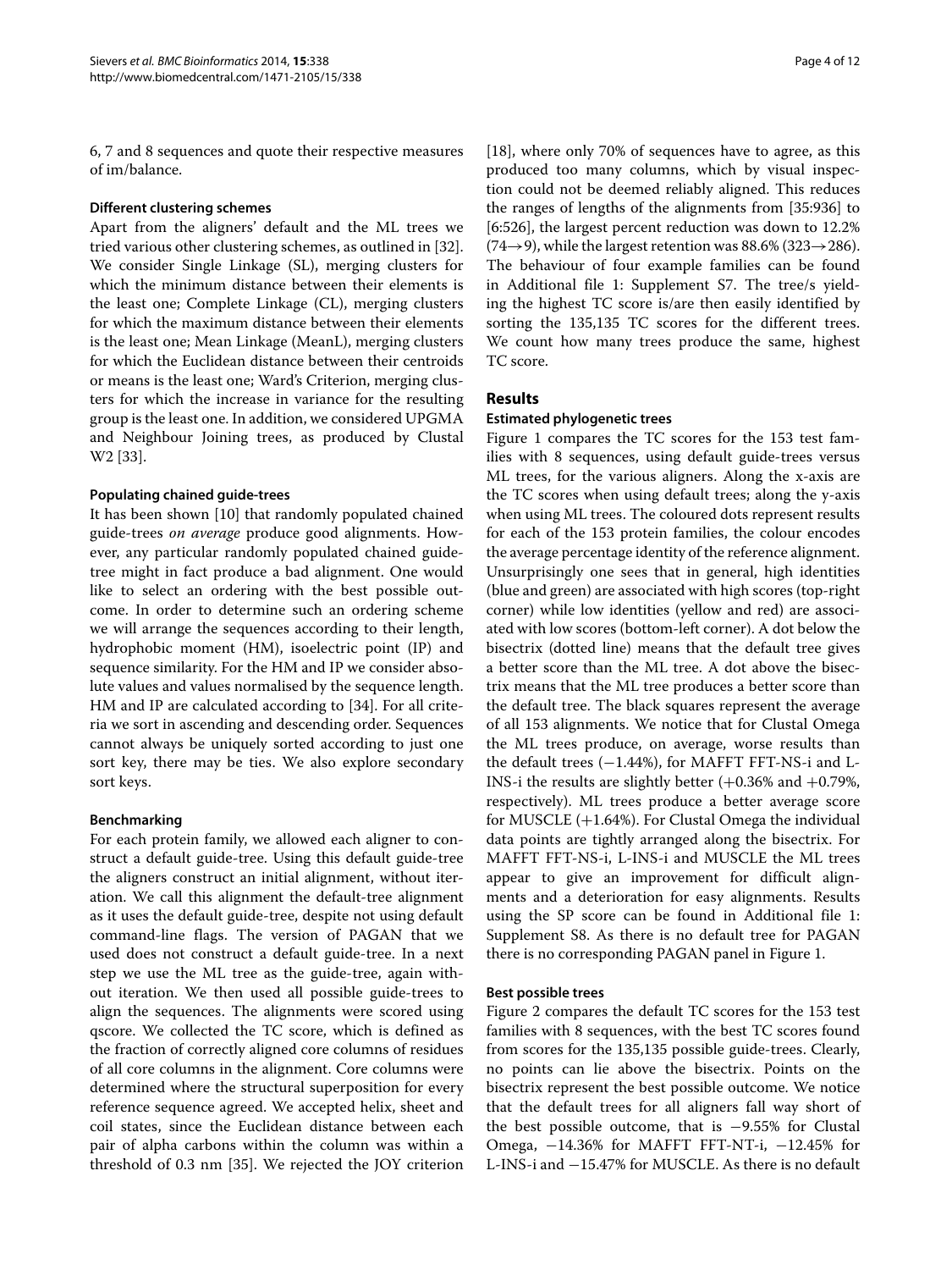

<span id="page-4-0"></span>tree for PAGAN there is no corresponding panel in Figure [2.](#page-5-0)

Figure [3](#page-6-0) compares the best possible results for the 153 test families with 8 sequences, with the results for the alignments obtained with the ML trees; this figure does show results for PAGAN in panel (e). The average TC scores for the ML tree fall way short of the best possible TC scores; this is consistent with Figure [2.](#page-5-0)

In the bottom right-hand panel of Figure [3](#page-6-0) we show the proportion of times the ML guide-tree has a certain distance from the guide-tree giving the best possible TC score, as measured by the Robinson-Foulds (RF) metric for rooted trees [\[36\]](#page-11-19). Trees that are isomorphic and label preserving have an RF distance of 0, the maximum RF distance for two rooted trees with 8 sequences is 12. If for any family more than one tree produced the same highest score we registered the tree with the lowest RF distance. The bottom right-hand panel of Figure [3](#page-6-0) shows that in less than 12% (5.2%–11.8%) of the families the best

possible tree is isomorphic and label preserving  $(RF = 0)$ wrt the ML tree. On the other hand for roughly a sixth (14.4%–19.6%) of families the ML tree is as far away from the best tree as possible ( $RF = 12$ ) under the RF metric. The average RF distances for the different aligners are 7.49 (Clustal Omega), 7.01 (L-INS-i), 7.02 (MAFFT FFT-NS-i), 7.56 (MUSCLE), 8.14 (PAGAN) – all more than half the maximum distance.

## **Different clustering schemes**

Table [1](#page-6-1) shows the performance of various clustering schemes for the different aligners. The best scheme for PAGAN in this study is the mean or centroid linkage, which merges clusters for which the Euclidean distance between their centroids or means is the least one. For all other aligners Single Linkage appears to be the best scheme, that is, better than their respective default guidetree, whose entries in the first row correspond to the average values in Figures [1](#page-4-0) and [2.](#page-5-0)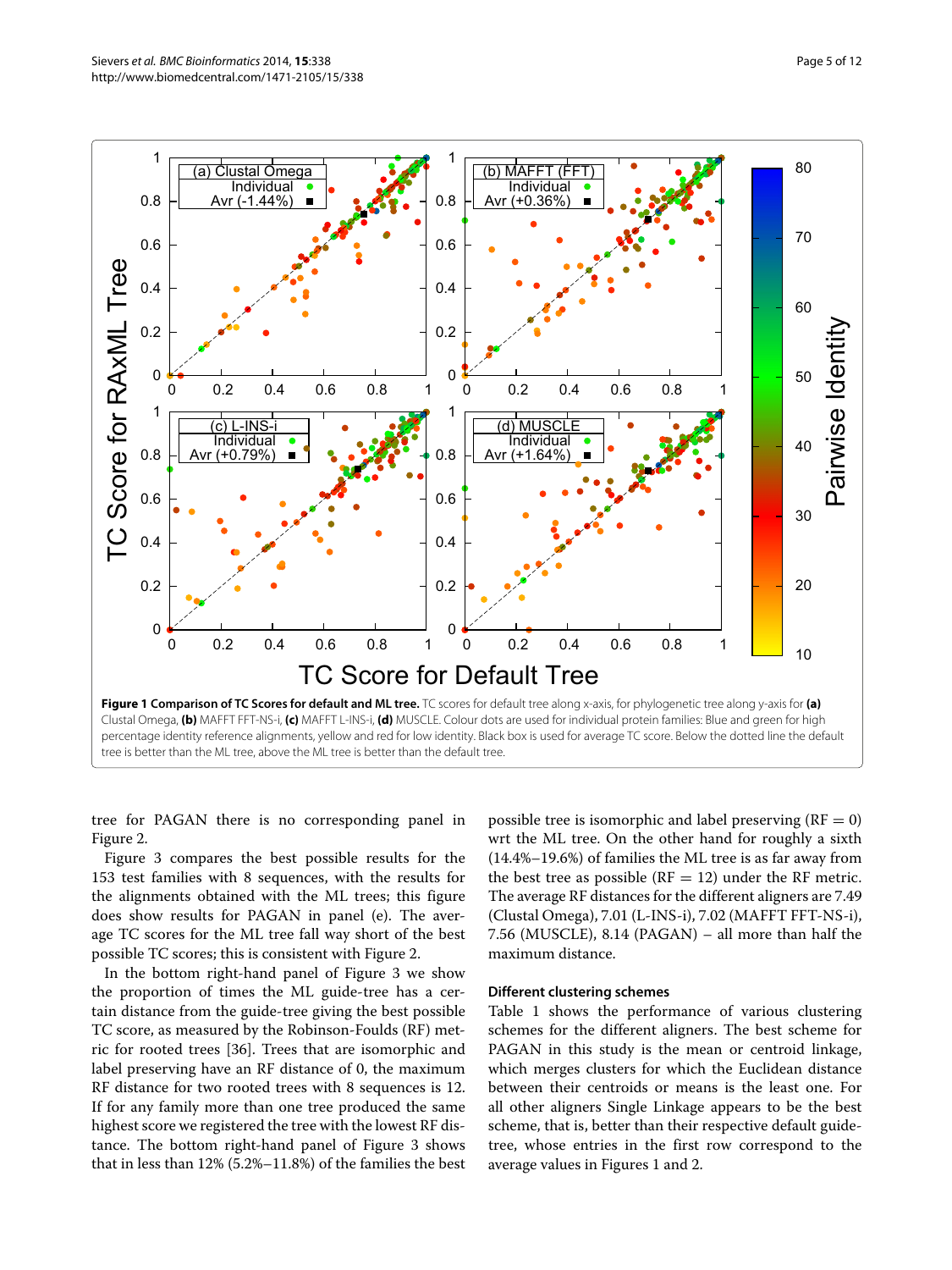

#### <span id="page-5-0"></span>**Populating chained trees**

Table [2](#page-7-0) gives TC scores for perfectly chained trees, where the leaves were populated with sequences in a certain order. For the current benchmark data of alignable and homologous sequences it appeared to be generally more beneficial to arrange sequences in ascending order of length, that is, to align short sequences before long ones. For fragmented, non-overlapping sequences this would presumably not be a good strategy. Data for the hydrophobic moment are not conclusive, because it appears to be beneficial to arrange the sequences in order of descending *absolute* HM, while the best ordering for the HM divided by the respective sequence length is ascending. For the isoelectric point the best ordering appears to be ascending. The strongest predictor for a good ordering, however, appears to be sequence identity. We consider the highest and/or lowest identity of a sequence to any other sequence. Here it is clearly best to first align similar sequences. This ordering gave the best scores for MUSCLE, MAFFT FFT-NS-i and PAGAN, that is, it was better than their respective default guide-tree. For Clustal Omega and MAFFT L-INS-i this ordering was second best, only slightly worse than the default tree.

#### **Tree branch lengths**

The analysis so far has not taken absolute or relative tree branch lengths into consideration. The question therefore arises if the distribution of tree branch lengths has an effect. For each family we determined the variability in the distribution of branch lengths. In the top panel (a) of Figure [4](#page-8-0) the Colless measure of imbalance of the default guide-tree was plotted against this variability. Data points with the same Colless score are rendered in the same colour. On average (straight line) one observes that low variability gives rise to more balanced trees (low Colless numbers), while higher variability causes the trees to be more chained (high Colless numbers), that is, in panel (a) the black line is rising. Next, the optimum trees were identified. In the bottom panel (b) the Colless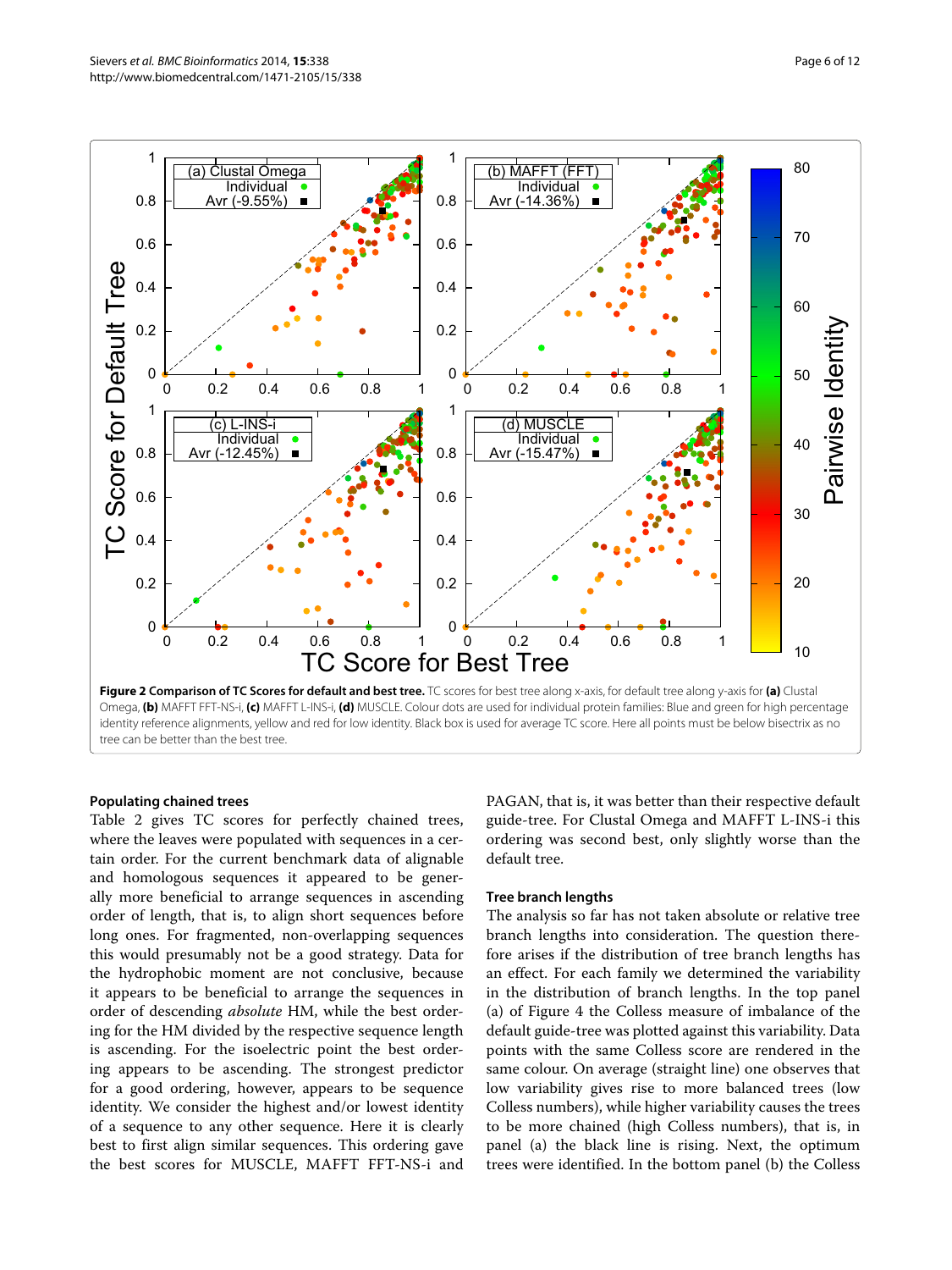

<span id="page-6-0"></span>measure of imbalance for the optimum trees is plotted against the variability of the branch lengths. Here no correlation between variability and topology is discernible, that is, the black line is flat. It is possible to match up the differently coloured dots, spanning the entire spectrum of variability: most are shifted towards a high

degree of imbalance, many of them are perfectly chained. We conclude that the variability of branch lengths does not affect whether the optimum tree is balanced or chained. Some examples with extreme topology and/or branch length distribution are shown in Additional file [1:](#page-10-16) Supplement S11.

<span id="page-6-1"></span>

|              | -<br>-        |               |              |         |              |
|--------------|---------------|---------------|--------------|---------|--------------|
|              | Clustal-Omega | <b>MUSCLE</b> | <b>MAFFT</b> | L-INS-i | <b>PAGAN</b> |
| Default      | 0.757         | 0.722         | 0.718        | 0.754   | <b>NA</b>    |
| RAxML        | 0.743         | 0.731         | 0.718        | 0.740   | 0.532        |
| <b>UPGMA</b> | 0.753         | 0.738         | 0.734        | 0.749   | 0.535        |
| NJ.          | 0.744         | 0.725         | 0.711        | 0.735   | 0.527        |
| Single       | 0.759         | 0.744         | 0.736        | 0.754   | 0.535        |
| Complete     | 0.742         | 0.732         | 0.721        | 0.735   | 0.526        |
| Mean         | 0.750         | 0.737         | 0.730        | 0.742   | 0.541        |
| Ward         | 0.711         | 0.700         | 0.686        | 0.709   | 0.498        |

Default guide-tree for respective aligner, 'RAxML' score for ML tree produced from *true* alignment, UPGMA/NJ trees produced by ClustalW2, single/complete/mean linkage clustering schemes, 'Ward' variance minimising scheme. Best scheme for each aligner in bold.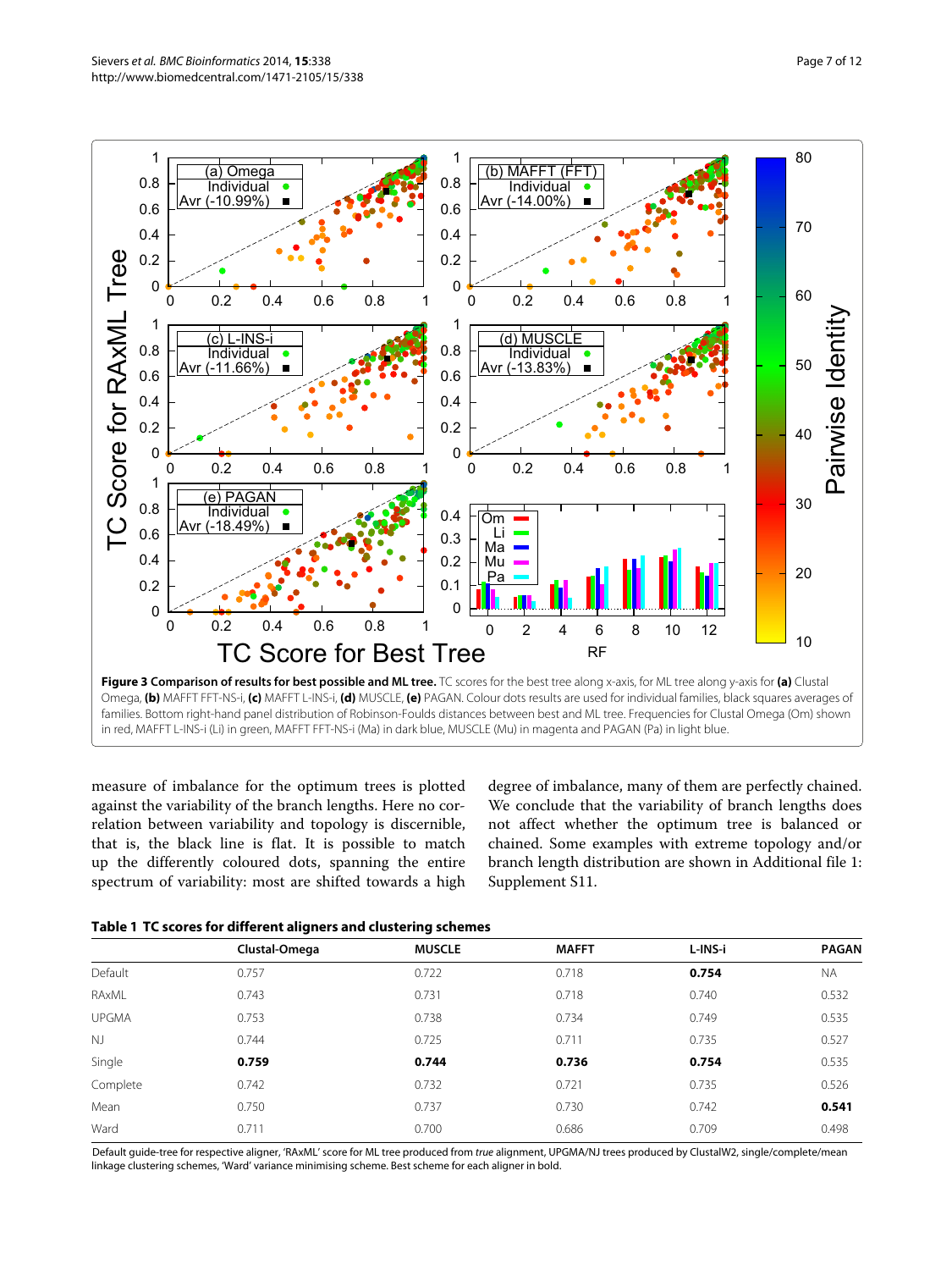<span id="page-7-0"></span>

| Aligner:         | Clustal Omega | <b>MUSCLE</b> | <b>MAFFT</b> | L-INS-i | <b>PAGAN</b> |
|------------------|---------------|---------------|--------------|---------|--------------|
| len/a            | 0.731         | 0.711         | 0.697        | 0.723   | 0.453        |
| len/d            | 0.700         | 0.693         | 0.671        | 0.684   | 0.447        |
| HM/a             | 0.705         | 0.704         | 0.680        | 0.696   | 0.451        |
| HM/d             | 0.717         | 0.697         | 0.693        | 0.710   | 0.454        |
| HML/a            | 0.709         | 0.718         | 0.695        | 0.706   | 0.458        |
| HML/d            | 0.706         | 0.692         | 0.678        | 0.695   | 0.453        |
| IP/a             | 0.731         | 0.701         | 0.692        | 0.717   | 0.466        |
| IP/d             | 0.698         | 0.699         | 0.671        | 0.693   | 0.459        |
| IPL/a            | 0.717         | 0.701         | 0.691        | 0.707   | 0.449        |
| IPL/d            | 0.705         | 0.704         | 0.683        | 0.705   | 0.454        |
| hi/a             | 0.685         | 0.685         | 0.649        | 0.674   | 0.423        |
| hi/d             | 0.745         | 0.731         | 0.724        | 0.742   | 0.483        |
| lo/a             | 0.654         | 0.641         | 0.598        | 0.614   | 0.397        |
| $I_{\text{O}}/d$ | 0.730         | 0.722         | 0.717        | 0.729   | 0.461        |
| def              | 0.757         | 0.722         | 0.718        | 0.754   | <b>NA</b>    |
| RAxML            | 0.743         | 0.731         | 0.718        | 0.740   | 0.532        |

**Table 2 TC scores for chained guide-trees populated according to certain criteria**

'len/a' length ascending, 'len/d' length descending, 'HM/a' hydrophobic moment ascending, 'HM/d' HM descending, 'HML/a' hydrophobic moment divided by sequence length ascending, 'HML/d' HML descending, 'IP/a' isoelectric point ascending, 'IP/d' IP descending, 'IPL/a' isoelectric point divided by sequence length ascending, 'IPL/d' IPL descending, 'hi/a' highest sequence similarity ascending, 'hi/d' highest similarity descending, 'lo/a' lowest sequence similarity ascending, 'lo/d' lowest similarity descending. 'def' is the default guide tree (non for PAGAN), RAxML is the ML tree estimated from the *true* reference alignment. The best score for every aligner is highlighted in bold (unless RAxML).

#### **Optimum guide-tree discrimination**

#### **Average TC score for different topologies**

When evaluating all possible 135,135 guide-trees for 8 sequences we determined the best TC score attained for each aligner and counted how many different trees gave rise to this score. For some families only one unique guidetree produced the optimum alignment. For some families multiple trees produced the optimum alignment and for others families the guide-tree was completely irrelevant and all 135,135 trees produced the same alignment. This behaviour is depicted in Figure [5.](#page-9-0)

Figure [5](#page-9-0) shows how many families have at most a certain number of guide-trees which produce the highest TC score. For example, for Clustal Omega there are 16 protein families whose highest TC score is produced by exactly one guide-tree. For MAFFT FFT-NS-i/L-INS-i, MUSCLE and PAGAN these numbers are 17, 15, 17 and 49, respectively. On the other hand, there are 6, 3, 4, 3 families where all 135,135 guide-trees produce the same TC score for Clustal Omega, MAFFT FFT-NS-i, L-INS-i and MUSCLE; there is no such family for PAGAN, where the most 'promiscuous' family has 87,063 'optimum' guide-trees. It should be noted that the unique and promiscuous families are not necessarily the same for each aligner. In fact there are only five families, where each aligner only identifies exactly one optimum tree, and only two families where, apart from PAGAN, all aligners find that all trees are equivalent.

Figure [6](#page-9-1) shows the average TC score for different guidetree topologies for 8 sequences. The whiskers show the top and bottom 25%: the band inside the box shows the median. TC scores are averaged over all 153 protein families. The horizontal red line shows the average TC score for the default guide-tree. The 23 guide-tree topologies are ordered from left to right with increasing degree of imbalance; labeling and the concept of imbalance is explained in Table S2 of Additional file [1:](#page-10-16) Supplement S6. The first box is for the perfectly balanced guide-tree, the last box for the perfectly chained one.

We first observe a distinct increase in the TC scores with increasing imbalance. This means that a randomly labeled chained tree is on average better than a randomly labeled balanced tree. This is true for all aligners considered in this study. On the other hand, it is not true to say that all balanced trees produce bad alignments, as the top whisker of the balanced box well overlaps with the top whisker of the chained box. Secondly, we observe that the default score is always above the median score for any of the guide-trees. This means that the default guidetree for 8 sequences on average is better than a randomly populated guide-tree, whether it be chained or balanced. This is particularly true for L-INS-i and Clustal Omega, however for MAFFT FFT-NS-i and especially MUSCLE the default guide-tree is on average only marginally better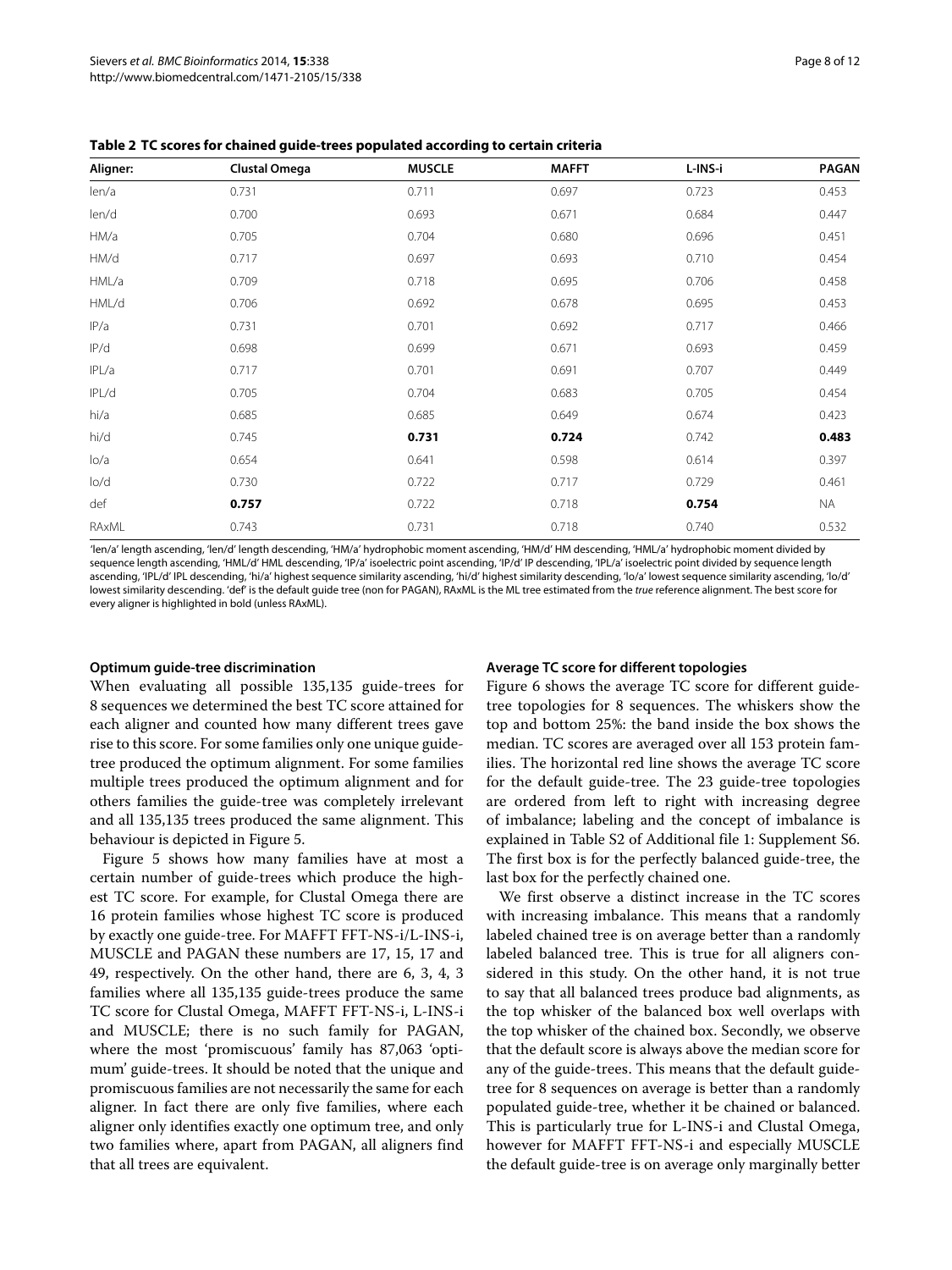

<span id="page-8-0"></span>than a randomly labeled chained guide-tree. This is also true for 16 or fewer sequences, as shown in Additional file [1:](#page-10-16) Supplement S9. In Additional file [1:](#page-10-16) Supplement S10 we show how often certain tree topologies produced the best and the worst results.

## **Discussion**

We found that for Clustal Omega and MAFFT L-INS-i TC scores for the default tree and the ML tree are tightly correlated. This may be in part due to the underlying profile-profile alignment strategy. Clustal Omega uses HMMs and L-INS-i uses consistency; both appear to confer a certain degree of 'robustness' wrt the choice of guide-tree. For MAFFT FFT-NS-i and particularly for MUSCLE we found that phylogeny based guide-trees produce a small improvement over default trees for difficult alignments and a deterioration for easy alignments. Here the underlying alignment engine is more susceptible to a sub-optimal guide-tree, and the quality of the alignment depends more on the choice of a good guide-tree. In their respective default modes MUSCLE

and MAFFT FFT-NS-i compensate for this by iteration. On average we found that ML guide-trees are not better than default distance based guide-trees when performing a progressive alignment. This has long been suspected [\[37\]](#page-11-20). The argument there is that sequences with the highest identity can be aligned most accurately. However, if phylogenetic rates vary considerably among lineages, then the evolutionary neighbour may not be the nearest neighbour wrt identity. We see evidence for this conjecture by comparing TC scores for both strategies as well as analysing the Robinson-Foulds distances.

While the differences in TC scores are small between ML and default guide-trees, there is a vast potential when compared with results for the best possible trees. It would be worthwhile to try to devise better guide-tree construction schemes, especially since contributions from the guide-tree to the alignment accuracy appear to decouple from contributions from the profile-profile alignment stage while the overall accuracy is bound to decrease for larger numbers of sequences [\[38\]](#page-11-21).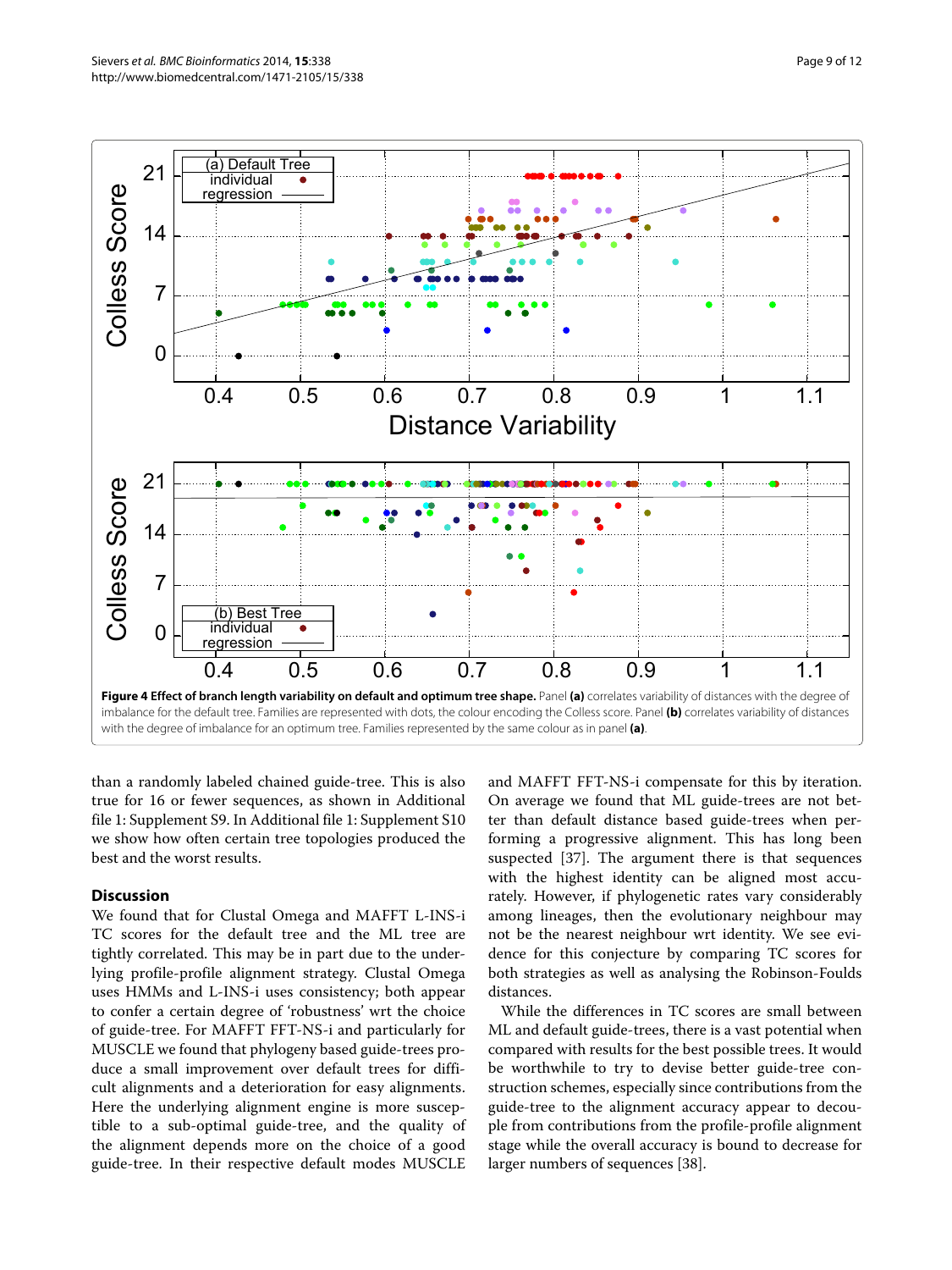



<span id="page-9-0"></span>

<span id="page-9-1"></span>band represents median score. Boxes are averages over all 153 protein families. Red horizontal line shows average default score.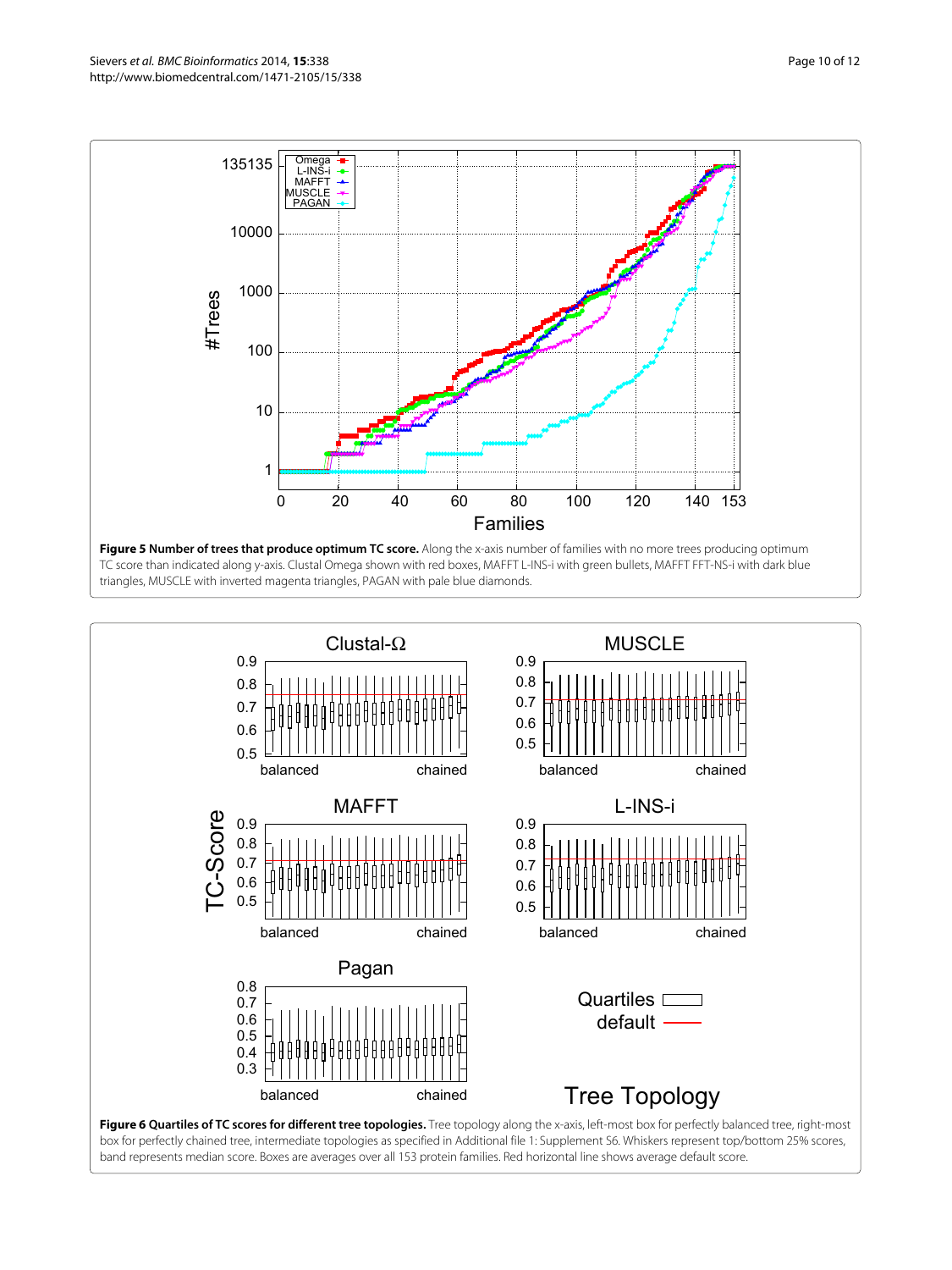A structure based evaluation is only one possible angle on benchmarking as it does not primarily test gap placement due to insertion/deletion events [\[39\]](#page-11-22). We could confirm that PAGAN is by far the most phylogeny aware aligner amongst the ones considered in this study, despite being evaluated on a non-phylogeny based benchmark strategy. The other aligners displayed a similar degree of awareness in discriminating between good and bad guidetrees (evaluated on a protein structure based reference alignment), with MUSCLE being slightly more sensitive than the other three.

When grouping alignment scores according to guidetree topology we found that chained guide-trees, on average, produce better results than balanced ones. This seems to run counter the established wisdom of trying to balance guide-trees but can be understood when realising that chained trees have fewer sequence pairs that cross the root and the mean pair-wise distance therefore being less than for a balanced tree [\[40\]](#page-11-23). For the small numbers of sequences we analysed, we could not confirm that a randomly labeled chained guide-tree is better than the default guide-tree. However, as the number of sequences is increased from 4 to 8 and then to 16 this difference appears to decrease, and we suspect that beyond a certain number of sequences, randomly labeled chained guide-trees will be better than distance based default guide-trees, see Additional file [1:](#page-10-16) Supplement S12. This is consistent with findings in [\[10\]](#page-10-8) who observed that for the small numbers of sequences in BAliBASE 3.0 [\[41\]](#page-11-24) randomly labeled chained trees were sometimes as good as default trees, while for more than 1,000 sequences randomly labeled chained trees were clearly better. This suggests that the greatest (and easiest) improvements of guide-tree construction may come from finding an optimum non-random labeling strategy for chained trees.

## **Conclusions**

Alignment methods that use Consistency or hidden Markov models to make alignments are less susceptible to sub-optimal guide-trees than simpler methods, that basically use conventional sequence alignment between profiles. The latter appear to be affected positively by evolutionary based guide-trees for difficult alignments and negatively for easy alignments. One phylogeny aware alignment program can strongly discriminate between good and bad guide-trees. The results for randomly chained guide-trees improve with the number of sequences.

## **Availability of supporting data**

Benchmark sequences, tree topologies, utility programs and driver scripts are available as [www.bioinf.ucd.ie/](www.bioinf.ucd.ie/download/BMC-2014-treeExploration.tar.gz) [download/BMC-2014-treeExploration.tar.gz.](www.bioinf.ucd.ie/download/BMC-2014-treeExploration.tar.gz)

## **Additional file**

#### <span id="page-10-16"></span>**[Additional file 1:](http://www.biomedcentral.com/content/supplementary/1471-2105-15-338-S1.pdf) Supplemental material.**

#### **Competing interests**

The authors declare that they have no competing interests.

#### **Authors' contributions**

FS designed the study, selected benchmark data, generated systematic guide-trees and performed benchmarking. GMH generated and hand-rooted the ML trees and calculated hydrophobicities. DGH discussed results and helped with the manuscript. All authors wrote, read and approved the final manuscript.

#### **Acknowledgements**

Funding was provided by Science Foundation Ireland to DGH through PI grant 11/PI/1034.

#### Received: 30 May 2014 Accepted: 25 September 2014 Published: 4 October 2014

#### **References**

- <span id="page-10-0"></span>1. Needleman SB, Wunsch CD: **A general method applicable to the search for similarities in the amino acid sequence of two proteins.** J Mol Biol 1970, **48**(3):443–453. doi:10.1016/0022-2836(70)90057-4.
- <span id="page-10-1"></span>2. Feng DF, Doolittle RF: **Progressive sequence alignment as a prerequisite to correct phylogenetic trees.** J Mol Evol 1987, **25**(4):351–360.
- <span id="page-10-2"></span>3. Higgins DG, Bleasby AJ, Fuchs R: **CLUSTAL V: improved software for multiple sequence alignment.** Comput Appl Biosci 1992, **8**(2):189–191. doi:10.1093/bioinformatics/8.2.189.
- <span id="page-10-3"></span>4. Sievers F, Wilm A, Dineen D, Gibson TJ, Karplus K, Li W, Lopez R, McWilliam H, Remmert M, Söding J, Thompson JD, Higgins DG: **Fast, scalable generation of high-quality protein multiple sequence alignments using clustal omega.** Mol Syst Biol 2011, **7**(539). doi:10.1038/msb.2011.75.
- <span id="page-10-12"></span>5. Katoh K, Misawa K, Kuma K, Miyata T: **Mafft: a novel method for rapid multiple sequence alignment based on fast fourier transform.** Nucleic Acids Res 2002, **30:**3059–3066.
- <span id="page-10-4"></span>6. Edgar RC: **Muscle: multiple sequence alignment with high accuracy and high throughput.** Nucleic Acids Res 2004, **19**(32(5)):1792–1797.
- <span id="page-10-5"></span>7. Sneath PHA, Sokal RR: Numerical Taxonomy. The Principles and Practice of Numerical Classification. San Francisco: Freeman; 1973.
- <span id="page-10-6"></span>8. Saitou N, Nei M: **The neighbor-joining method: a new method for reconstructing phylogenetic trees.** Mol Biol Evol 1987, **4**(4):406–425.
- <span id="page-10-7"></span>9. Liu K, Raghavan S, Nelesen S, Linder CR, Warnow T: **Rapid and accurate large-scale coestimation of sequence alignments and phylogenetic trees.** Science 2009, **324**(5934):1561–1564.
- <span id="page-10-8"></span>10. Boyce K, Sievers F, Higgins DG: **Simple chained guide trees give high quality protein multiple sequence alignments.** PNAS 2014, **111**(29):10556–105561.
- <span id="page-10-9"></span>11. Barton GJ, Sternberg MJE: **A strategy for the rapid multiple alignment of protein sequences: confidence levels from tertiary structure comparisons.** J Mol Biol 1987, **198**(2):327–337.
- <span id="page-10-10"></span>12. Taylor WR: **A flexible method to align large numbers of biological sequences.** J Mol Evol 1988, **198**(2):161–169.
- <span id="page-10-11"></span>13. Punta M, Coggill PC, Eberhardt RY, Mistry J, Tate J, Boursnell C, Pang N, Forslund K, Ceric G, Clements J, Heger A, Holm L, Sonnhammer ELL, Eddy SR, Bateman A, Finn RD: **The pfam protein families database.** Nucleic Acids Res 2012, **40:**290–301.
- <span id="page-10-13"></span>14. Löytynoja A, Vilella AJ, Goldman N: **Accurate extension of multiple sequence alignments using a phylogeny-aware graph algorithm.** Bioinformatics 2012, **28**(13):1684–1691.
- <span id="page-10-14"></span>15. Söding J: **Protein homology detection by hmm-hmm comparison.** Bioinformatics 2004, **21**(7):951–960. doi:10.1093/bioinformatics/bti125.
- <span id="page-10-15"></span>16. Blackshields G, Sievers F, Shi W, Wilm A, Higgins DG: **Research sequence embedding for fast construction of guide trees for multiple sequence alignment.** Algorithm Mol Biol 2010, **5:**21. doi:10.1186/1748-7188-5-21.